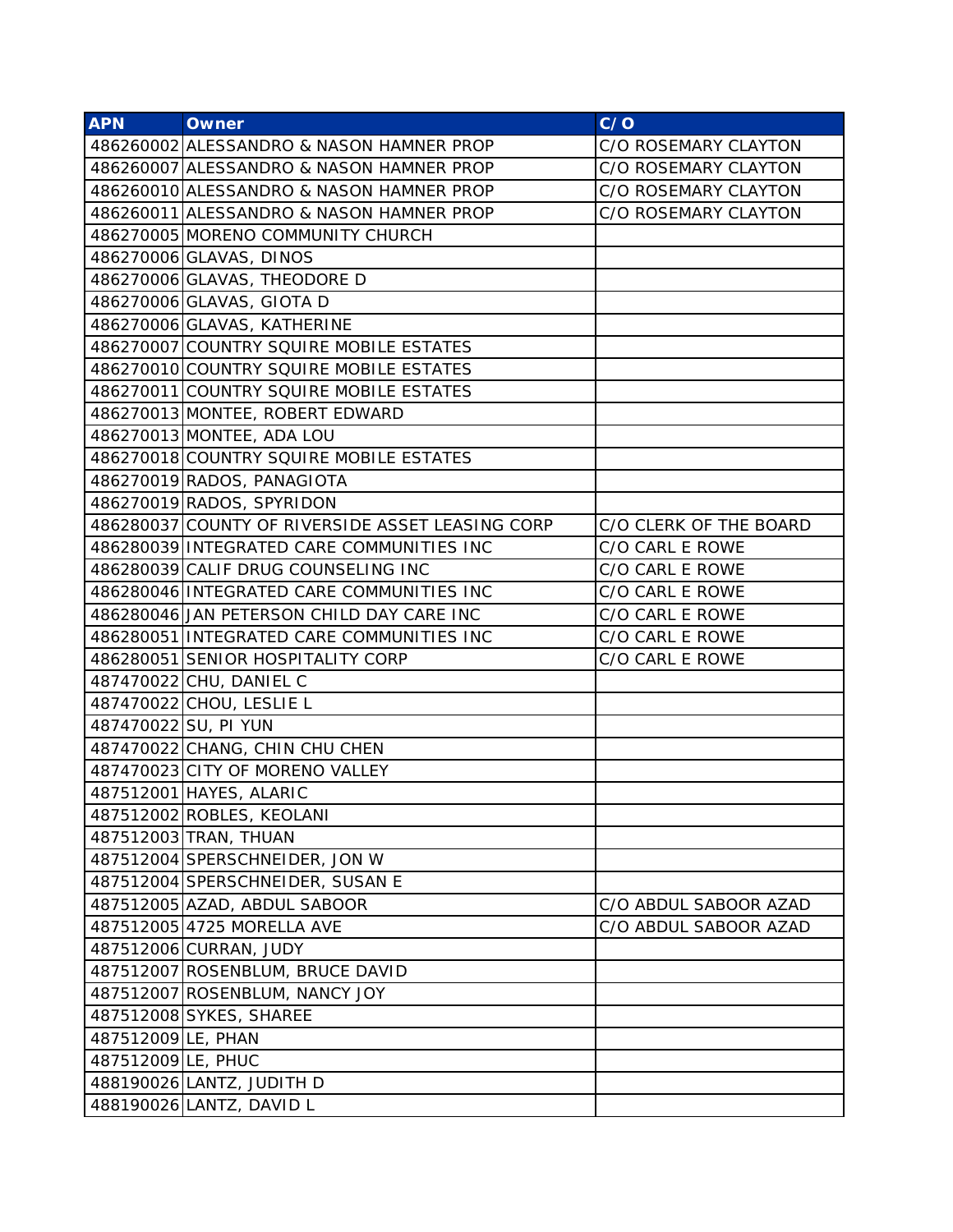| 488210001 MORENO CHRISTIAN ASSEMBLY                |                       |
|----------------------------------------------------|-----------------------|
| 488210002 MORENO CHRISTIAN ASSEMBLY                |                       |
| 488210004 AGUIRRE, RAMON ALBERTO                   |                       |
| 488210004 AGUIRRE, BELIA S                         |                       |
| 488210005 COX, GLEN E                              |                       |
| 488210006 SOHN, SOON CHON                          | C/O T R RHEE          |
| 488210006 SOHN, SOORAN                             | C/O T R RHEE          |
| 488210006 T R RHEE MD INC PSPP & TRUST             | C/O T R RHEE          |
| 488210006 KIM, HEE YOUNG                           | C/O T R RHEE          |
| 488210010 MANIACI, GILDA E                         |                       |
| 488210010 MANIACI, SAMMY H                         |                       |
| 488210011 RANGEL, CELIA S                          |                       |
| 488210012 KEEVER, GERALD K                         |                       |
| 488210013 SOUTHWEST BIBLE COLLEGE                  | C/O RICHARD W CARLSON |
| 488210015 SOUTHWEST BIBLE COLLEGE                  | C/O RICHARD W CARLSON |
| 488210016 CANALE, JAMES                            |                       |
| 488210016 CANALE, MICHELE MCCUEN                   |                       |
| 488210017 MORENO BEACH CONG JEHOVAHS WITNESSES INC |                       |
| 488210018 SMOUT, CHARLENE K                        |                       |
| 488210019 DOIRON, LEO L                            |                       |
| 488210019 DOIRON, KAREN R                          |                       |
| 488210020 SOHN, SOON CHON                          |                       |
| 488210020 SOHN, SOORAN                             |                       |
| 488210020 KIM, JOUNGJA                             |                       |
| 488210020 T R RHEE MD INC & DBP TR                 |                       |
| 488210027 BUDDHADHAMMO TEMPLE                      |                       |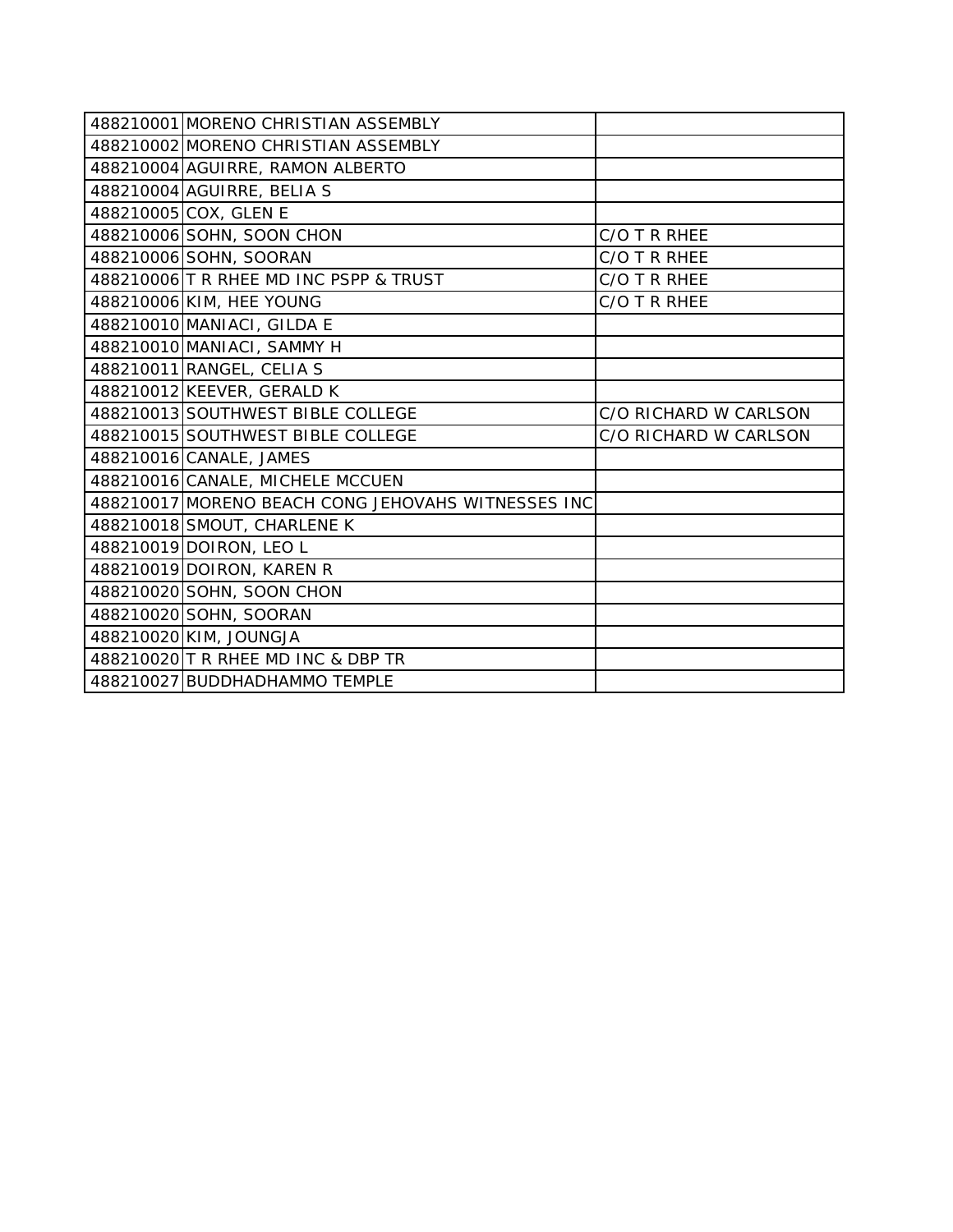| <b>Owner Address</b>   | <b>Owner City</b>    | <b>Owner Zip</b> | <b>Situs Number</b> |
|------------------------|----------------------|------------------|---------------------|
| P O BOX 7818           | RIVERSIDE CA         | 92513            | 0                   |
| P O BOX 7818           | RIVERSIDE CA         | 92513            | 0                   |
| P O BOX 7818           | RIVERSIDE CA         | 92513            | 0                   |
| P O BOX 7818           | RIVERSIDE CA         | 92513            | 0                   |
| 26755 ALESSANDRO BLV   | <b>MORENO VALLEY</b> | 92555            | 26755               |
| 2661 BAYLOR AVE        | ANAHEIM CA           | 92801            | 0                   |
| 2661 BAYLOR AVE        | ANAHEIM CA           | 92801            | 0                   |
| 2661 BAYLOR AVE        | ANAHEIM CA           | 92801            | 0                   |
| 2661 BAYLOR AVE        | ANAHEIM CA           | 92801            | 0                   |
| 1121 E PHILADELPHIA ST | ONTARIO CA           | 91710            | 0                   |
| 1121 E PHILADELPHIA ST | ONTARIO CA           | 91710            | 0                   |
| 1121 E PHILADELPHIA ST | ONTARIO CA           | 91710            | 0                   |
| 14050 BLUE RIBBON LN   | <b>MORENO VALLEY</b> | 92555            | 14050               |
| 14050 BLUE RIBBON LN   | <b>MORENO VALLEY</b> | 92555            | 14050               |
| 1121 E PHILADELPHIA ST | ONTARIO CA           | 91710            | 0                   |
| 2401 NICOLAS DR        | <b>FULLERTON CA</b>  | 92633            | 26995               |
| 2401 NICOLAS DR        | <b>FULLERTON CA</b>  | 92633            | 26995               |
| P O BOX                | RIVERSIDE CA         | 92502            | 0                   |
| <b>11751 DAVIS ST</b>  | MORENO VALLEY CA     | 92557            | 0                   |
| <b>11751 DAVIS ST</b>  | MORENO VALLEY CA     | 92557            | 0                   |
| <b>11751 DAVIS ST</b>  | MORENO VALLEY CA     | 92557            | 26895               |
| <b>11751 DAVIS ST</b>  | MORENO VALLEY CA     | 92557            | 26895               |
| <b>11751 DAVIS ST</b>  | MORENO VALLEY CA     | 92557            | 0                   |
| <b>11751 DAVIS ST</b>  | MORENO VALLEY CA     | 92557            | 0                   |
| 8233 DUARTE RD         | SAN GABRIEL CA       | 91775            | 0                   |
| 8233 DUARTE RD         | SAN GABRIEL CA       | 91775            | 0                   |
| 8233 DUARTE RD         | SAN GABRIEL CA       | 91775            | 0                   |
| 8233 DUARTE RD         | SAN GABRIEL CA       | 91775            | 0                   |
| P O BOX 88005          | MORENO VALLEY CA     | 92552            | 26960               |
| <b>26674 BAY AVE</b>   | <b>MORENO VALLEY</b> | 92555            | 26674               |
| 26686 BAY AVE          | <b>MORENO VALLEY</b> | 92555            | 26686               |
| 250 W SAN JOSE ST      | CLAREMONT CA         | 91711            | 26698               |
| <b>26710 BAY AVE</b>   | <b>MORENO VALLEY</b> | 92555            | 26710               |
| 26710 BAY AVE          | <b>MORENO VALLEY</b> | 92555            | 26710               |
| <b>26722 BAY AVE</b>   | <b>MORENO VALLEY</b> | 92555            | 26722               |
| <b>26722 BAY AVE</b>   | <b>MORENO VALLEY</b> | 92555            | 26722               |
| 26719 OPAL ST          | <b>MORENO VALLEY</b> | 92555            | 26719               |
| 26707 OPAL ST          | <b>MORENO VALLEY</b> | 92555            | 26707               |
| 26707 OPAL ST          | <b>MORENO VALLEY</b> | 92555            | 26707               |
| 26695 OPAL ST          | <b>MORENO VALLEY</b> | 92555            | 26695               |
| 26683 OPAL ST          | MORENO VALLEY        | 92555            | 26683               |
| 26683 OPAL ST          | <b>MORENO VALLEY</b> | 92555            | 26683               |
| <b>12201 NASON ST</b>  | MORENO VALLEY CA     | 92555            | 13636               |
| <b>12201 NASON ST</b>  | MORENO VALLEY CA     | 92555            | 13636               |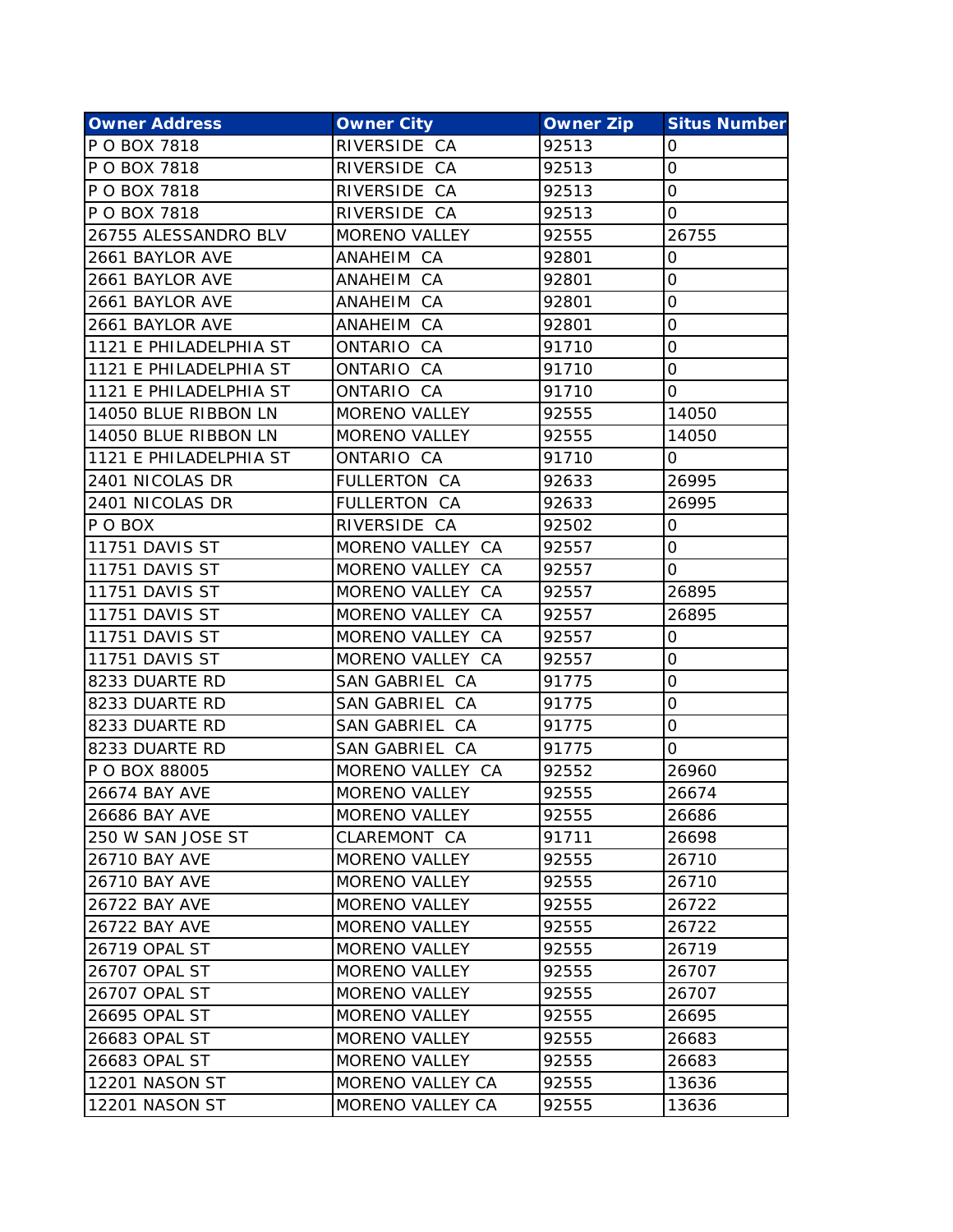| 13760 NASON ST        | <b>MORENO VALLEY</b>    | 92555 | 13760               |
|-----------------------|-------------------------|-------|---------------------|
| 13830 NASON ST        | MORENO VALLEY CA        | 92555 | 0                   |
| P O BOX 952           | MORENO VALLEY CA        | 92556 | $\mathsf O$         |
| P O BOX 952           | MORENO VALLEY CA        | 92556 | 0                   |
| 27105 BAY AVE         | <b>MORENO VALLEY</b>    | 92555 | 27105               |
| 9922 HIGHCLIFF DR     | SANTA ANA CA            | 92705 | 0                   |
| 9922 HIGHCLIFF DR     | SANTA ANA CA            | 92705 | 0                   |
| 9922 HIGHCLIFF DR     | SANTA ANA CA            | 92705 | $\mathbf 0$         |
| 9922 HIGHCLIFF DR     | SANTA ANA CA            | 92705 | 0                   |
| 27118 LAKEMEAD CT     | <b>MORENO VALLEY</b>    | 92555 | 27118               |
| 27118 LAKEMEAD CT     | <b>MORENO VALLEY</b>    | 92555 | 27118               |
| <b>13860 NASON ST</b> | <b>MORENO VALLEY</b>    | 92555 | 13860               |
| 27121 LARK MEAD CT    | <b>MORENO VALLEY</b>    | 92555 | 27121               |
| <b>13890 NASON ST</b> | <b>MORENO VALLEY CA</b> | 92555 | 13890               |
| 13890 NASON ST        | <b>MORENO VALLEY CA</b> | 92555 | 0                   |
| <b>13980 NASON ST</b> | MORENO VALLEY CA        | 92555 | 0                   |
| 13980 NASON ST        | MORENO VALLEY CA        | 92555 | 0                   |
| 29101 STEVENS AVE     | MORENO VALLEY CA        | 92555 | 27046               |
| 27065 LENZEN ST       | <b>MORENO VALLEY</b>    | 92555 | 27065               |
| 27115 LENZEN ST       | <b>MORENO VALLEY</b>    | 92555 | 27115               |
| 27115 LENZEN ST       | <b>MORENO VALLEY</b>    | 92555 | 27115               |
| 9922 HIGHCLIFF DR     | SANTA ANA CA            | 92705 | 0                   |
| 9922 HIGHCLIFF DR     | SANTA ANA CA            | 92705 | 0                   |
| 9922 HIGHCLIFF DR     | SANTA ANA CA            | 92705 | $\mathsf{O}\xspace$ |
| 9922 HIGHCLIFF DR     | SANTA ANA CA            | 92705 | 0                   |
| 13920 NASON ST        | <b>MORENO VALLEY</b>    | 92555 | 13920               |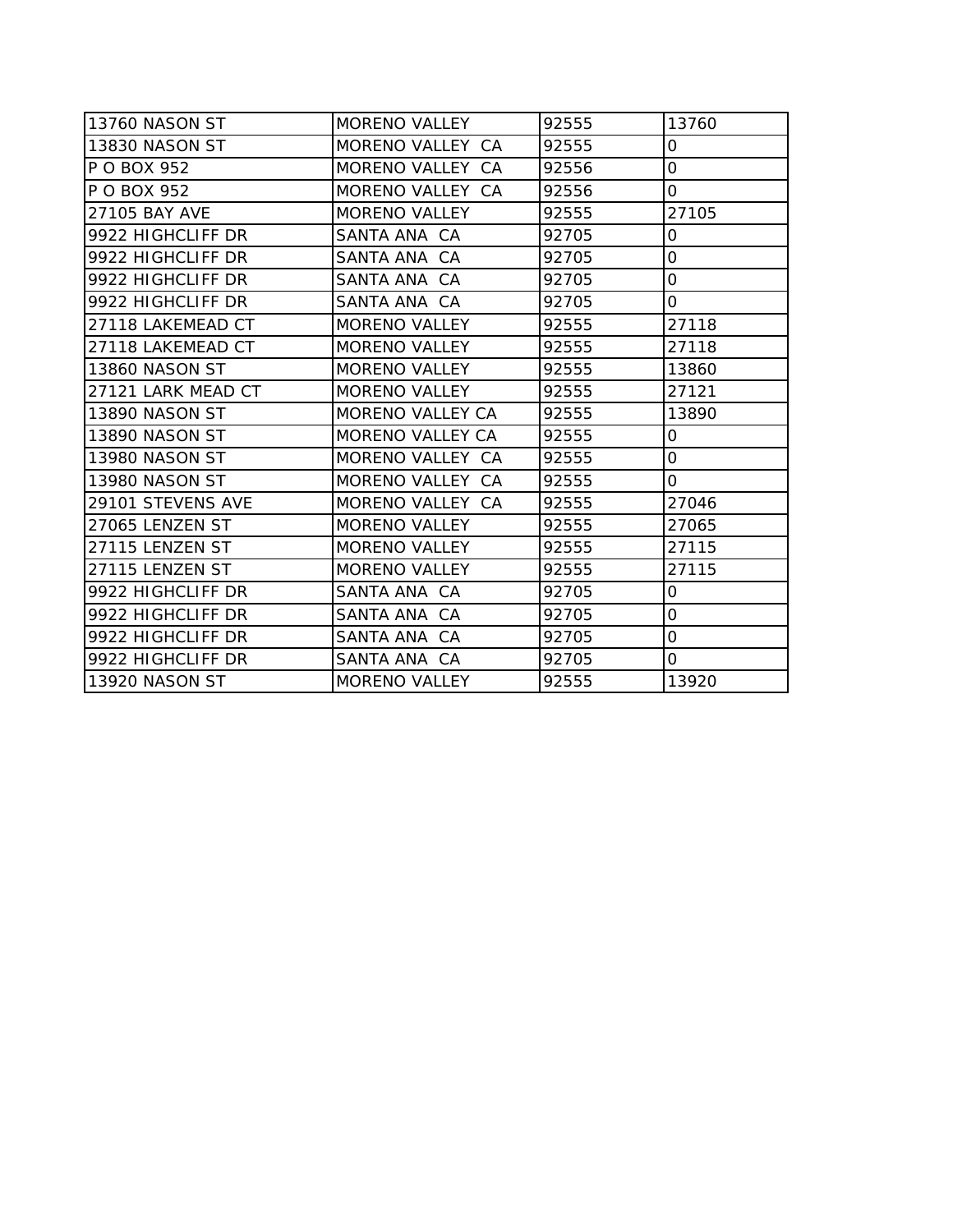| <b>Situs Street</b> | <b>Situs City</b>    | <b>Situs Zip</b> |
|---------------------|----------------------|------------------|
|                     |                      | Ο                |
|                     |                      | 0                |
|                     |                      | 0                |
|                     |                      | Ο                |
| ALESSANDRO          | <b>MORENO VALLEY</b> | 92555            |
|                     |                      | 0                |
|                     |                      | 0                |
|                     |                      | 0                |
|                     |                      | Ο                |
|                     |                      | 0                |
|                     |                      | 0                |
|                     |                      | Ο                |
| <b>BLUE RIBBON</b>  | <b>MORENO VALLEY</b> | 92555            |
| <b>BLUE RIBBON</b>  | <b>MORENO VALLEY</b> | 92555            |
|                     |                      | Ω                |
| <b>ALESSANDRO</b>   | <b>MORENO VALLEY</b> | 92555            |
| <b>ALESSANDRO</b>   | <b>MORENO VALLEY</b> | 92555            |
|                     |                      | Ο                |
|                     |                      | 0                |
|                     |                      | Ο                |
| <b>BRODIAEA</b>     | <b>MORENO VALLEY</b> | 92555            |
| <b>BRODIAEA</b>     | <b>MORENO VALLEY</b> | 92555            |
|                     |                      | 0                |
|                     |                      | 0                |
|                     |                      | Ο                |
|                     |                      | 0                |
|                     |                      | Ο                |
|                     |                      | Ο                |
| ALESSANDRO          | <b>MORENO VALLEY</b> | 92555            |
| <b>BAY</b>          | <b>MORENO VALLEY</b> | 92555            |
| BAY                 | <b>MORENO VALLEY</b> | 92555            |
| <b>BAY</b>          | MORENO VALLEY        | 92555            |
| BAY                 | <b>MORENO VALLEY</b> | 92555            |
| BAY                 | <b>MORENO VALLEY</b> | 92555            |
| <b>BAY</b>          | <b>MORENO VALLEY</b> | 92555            |
| BAY                 | <b>MORENO VALLEY</b> | 92555            |
| OPAL                | <b>MORENO VALLEY</b> | 92555            |
| <b>OPAL</b>         | <b>MORENO VALLEY</b> | 92555            |
| <b>OPAL</b>         | <b>MORENO VALLEY</b> | 92555            |
| OPAL                | <b>MORENO VALLEY</b> | 92555            |
| <b>OPAL</b>         | <b>MORENO VALLEY</b> | 92555            |
| <b>OPAL</b>         | <b>MORENO VALLEY</b> | 92555            |
| <b>NASON</b>        | <b>MORENO VALLEY</b> | 92555            |
| <b>NASON</b>        | <b>MORENO VALLEY</b> | 92555            |